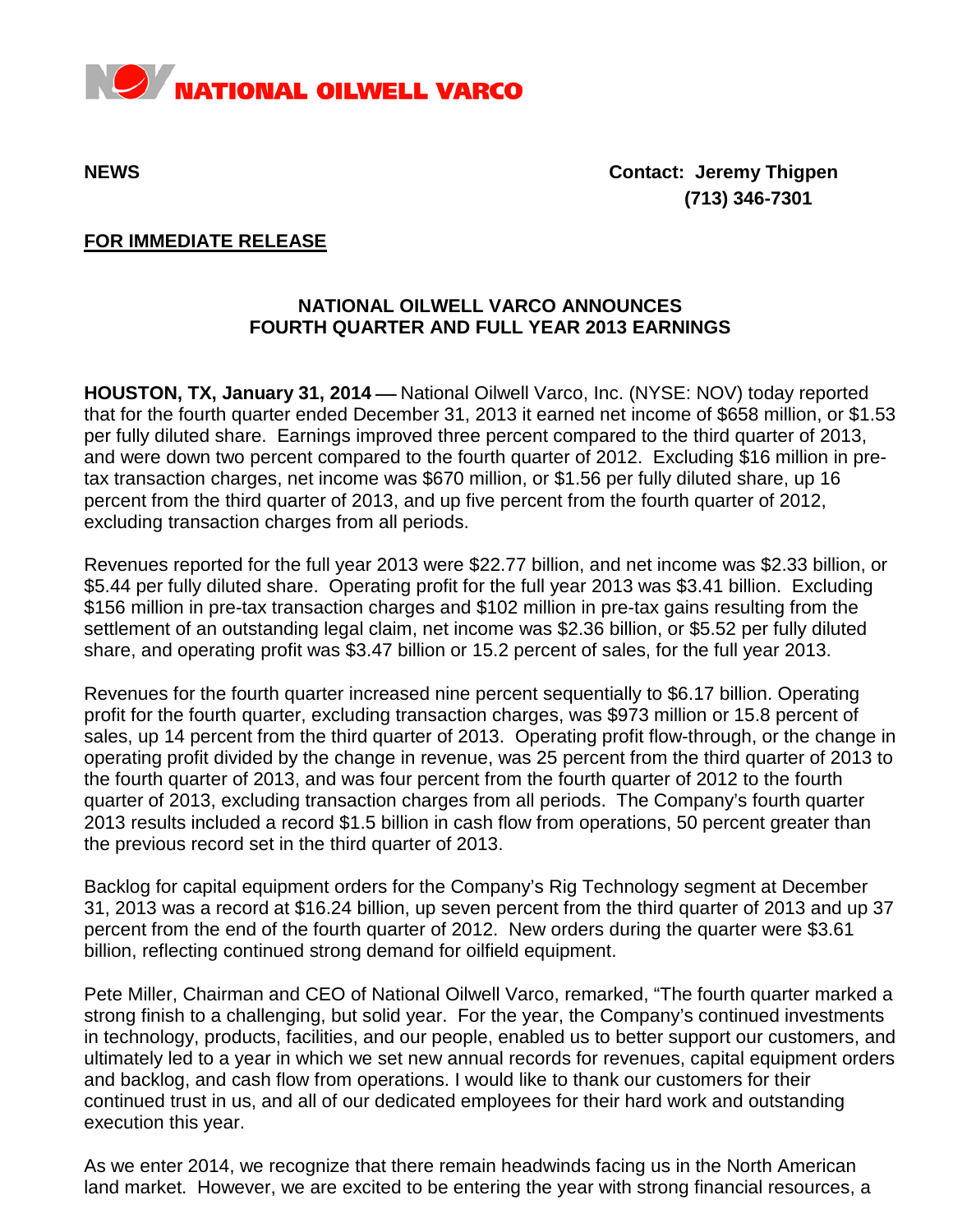very solid backlog, and an experienced group of employees at NOV that remains committed to delivering the highest quality of products and services to our customers. We are also excited about the upcoming spin-off of NOV's distribution business from the remainder of the Company in 2014, which we believe will enable the distribution business and the remainder of NOV to have the enhanced operational flexibility to focus on their specific products, services and customers."

# **Rig Technology**

Fourth quarter revenues for the Rig Technology segment were \$3.31 billion, an increase of 16 percent from the third quarter of 2013 and an increase of 14 percent from the fourth quarter of 2012. Operating profit for this segment was \$697 million, or 21.1 percent of sales, an increase of 15 percent from the third quarter of 2013 and an increase of eight percent from the fourth quarter of 2012. Sequential operating profit flow-through was 19 percent. Year-over-year operating profit flow-through was 12 percent. Revenue out of backlog for the segment increased 20 percent sequentially and increased 14 percent year-over-year, to \$2.52 billion for the fourth quarter of 2013.

# **Petroleum Services & Supplies**

Revenues for the fourth quarter of 2013 for the Petroleum Services & Supplies segment were \$1.93 billion, up six percent compared to third quarter 2013 results and up 9 percent compared to fourth quarter 2012 results. Operating profit was \$366 million, or 19.0 percent of sales, up 13 percent from the third quarter of 2013 and an increase of three percent from the fourth quarter of 2012. Sequential operating profit flow-through was 36 percent. Operating profit flow-through was seven percent from the fourth quarter of 2012 to the fourth quarter of 2013.

# **Distribution & Transmission**

Fourth quarter revenues for the Distribution & Transmission segment were \$1.25 billion, down seven percent from the third quarter of 2013, and down one percent from the fourth quarter of 2012. Fourth quarter operating profit was \$60 million or 4.8 percent of sales.

The Company has scheduled a conference call for January 31, 2014, at 8:00 a.m. Central Time to discuss fourth quarter and 2013 results. The call will be broadcast through the Investor Relations link on National Oilwell Varco's web site at [www.nov.com,](http://www.nov.com/) and a replay will be available on the site for thirty days following the conference. Participants may also join the conference call by dialing **1-800-447-0521 within North America** or **1-847-413-3238 outside of North America** five to ten minutes prior to the scheduled start time, and asking for the "National Oilwell Varco Earnings Conference Call."

National Oilwell Varco is a worldwide leader in the design, manufacture and sale of equipment and components used in oil and gas drilling and production operations, the provision of oilfield services, and supply chain integration services to the upstream oil and gas industry.

Statements made in this press release that are forward-looking in nature are intended to be "forward-looking statements" within the meaning of Section 21E of the Securities Exchange Act of 1934 and may involve risks and uncertainties. These statements may differ materially from actual future events or results. Readers are referred to documents filed by National Oilwell Varco with the Securities and Exchange Commission, including the Annual Report on Form 10-K, which identify significant risk factors which could cause actual results to differ from those contained in the forward-looking statements.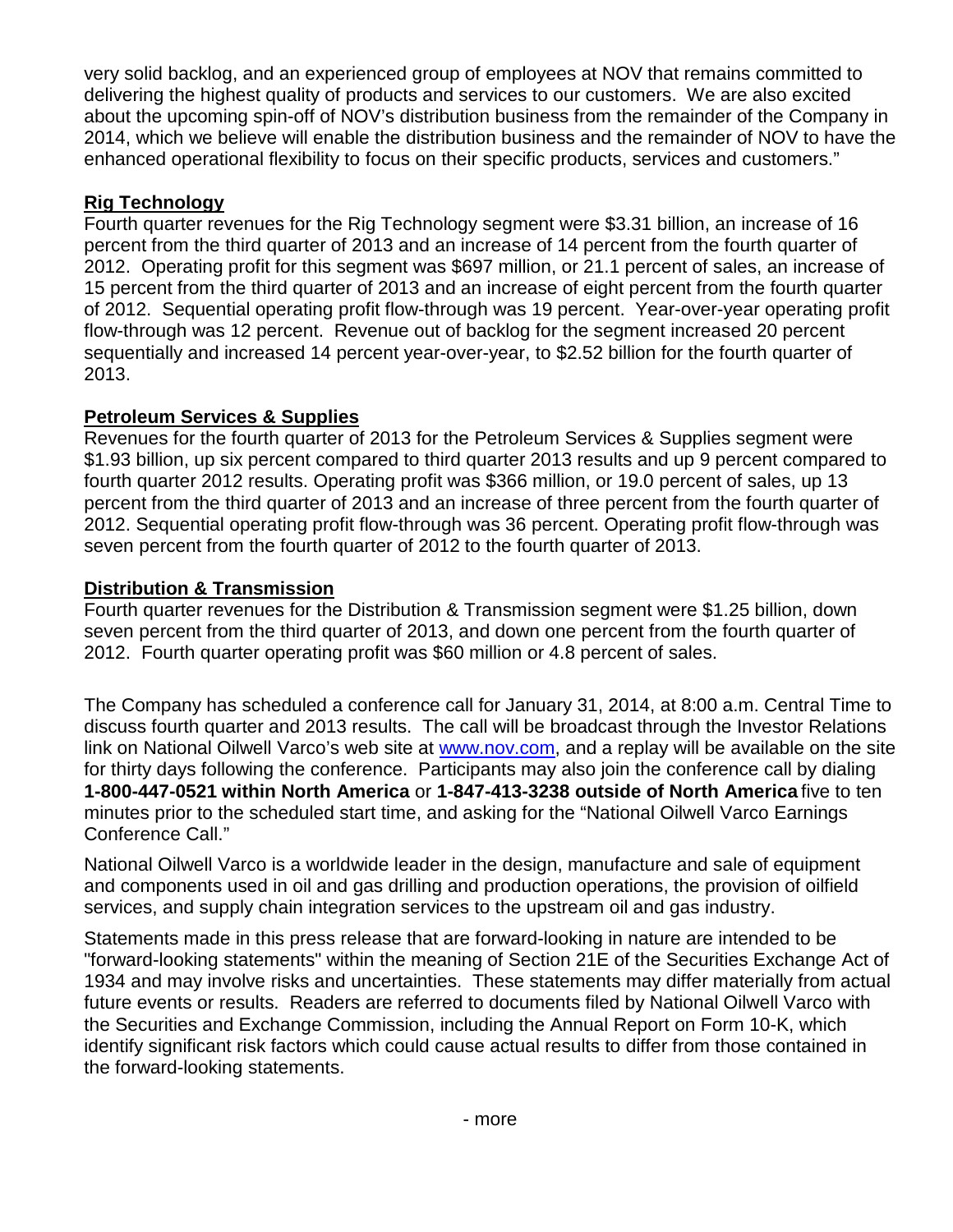### **NATIONAL OILWELL VARCO, INC. CONSOLIDATED BALANCE SHEETS (In millions, except share data)**

|                                                                                          | December 31,<br>2013 |              | December 31,<br>2012 |
|------------------------------------------------------------------------------------------|----------------------|--------------|----------------------|
|                                                                                          | (Unaudited)          |              |                      |
| <b>ASSETS</b>                                                                            |                      |              |                      |
| Current assets:                                                                          |                      |              |                      |
| Cash and cash equivalents                                                                | \$<br>3,436          | \$           | 3,319                |
| Receivables, net                                                                         | 4,896                |              | 4,320                |
| Inventories, net                                                                         | 5,603                |              | 5,891                |
| Costs in excess of billings                                                              | 1,539                |              | 1,225                |
| Deferred income taxes                                                                    | 373                  |              | 349                  |
| Prepaid and other current assets                                                         | 576                  |              | 574                  |
| Total current assets                                                                     | 16,423               |              | 15,678               |
| Property, plant and equipment, net                                                       | 3,408                |              | 2,945                |
| Deferred income taxes                                                                    | 372                  |              | 413                  |
| Goodwill                                                                                 | 9,049                |              | 7,172                |
| Intangibles, net                                                                         | 5,055                |              | 4,743                |
| Investment in unconsolidated affiliates                                                  | 390                  |              | 393                  |
| Other assets                                                                             | 115                  |              | 140                  |
|                                                                                          | \$<br>34,812         | $\$\,$       | 31,484               |
| LIABILITIES AND STOCKHOLDERS' EQUITY                                                     |                      |              |                      |
| Current liabilities:                                                                     |                      |              |                      |
| Accounts payable                                                                         | \$<br>1,275          | \$           | 1,200                |
| <b>Accrued liabilities</b>                                                               | 2,763                |              | 2,571                |
| Billings in excess of costs                                                              | 1,771                |              | 1,189                |
| Current portion of long-term debt and short-term borrowings                              | 1                    |              | 1                    |
| Accrued income taxes                                                                     | 556                  |              | 355                  |
| Deferred income taxes                                                                    | 312                  |              | 333                  |
| Total current liabilities                                                                | 6,678                |              | 5,649                |
|                                                                                          |                      |              |                      |
| Long-term debt                                                                           | 3,149                |              | 3,148                |
| Deferred income taxes                                                                    | 2,292                |              | 1,997                |
| Other liabilities                                                                        | 363                  |              | 334                  |
| <b>Total liabilities</b>                                                                 | 12,482               |              | 11,128               |
| Commitments and contingencies                                                            |                      |              |                      |
| Stockholders' equity:                                                                    |                      |              |                      |
| Common stock – par value \$.01; 1 billion shares authorized; 428,433,703 and 426,928,322 |                      |              |                      |
| shares issued and outstanding at December 31, 2013 and December 31, 2012                 | 4                    |              | 4                    |
| Additional paid-in capital                                                               | 8,907                |              | 8,743                |
| Accumulated other comprehensive income (loss)                                            | (4)                  |              | 107                  |
| Retained earnings                                                                        | 13,323               |              | 11,385               |
| Total Company stockholders' equity                                                       | 22,230               |              | 20,239               |
| Noncontrolling interests                                                                 | 100                  |              | 117                  |
| Total stockholders' equity                                                               | $\overline{2}2,330$  |              | 20,356               |
|                                                                                          | \$<br>34,812         | $\mathbb{S}$ | 31,484               |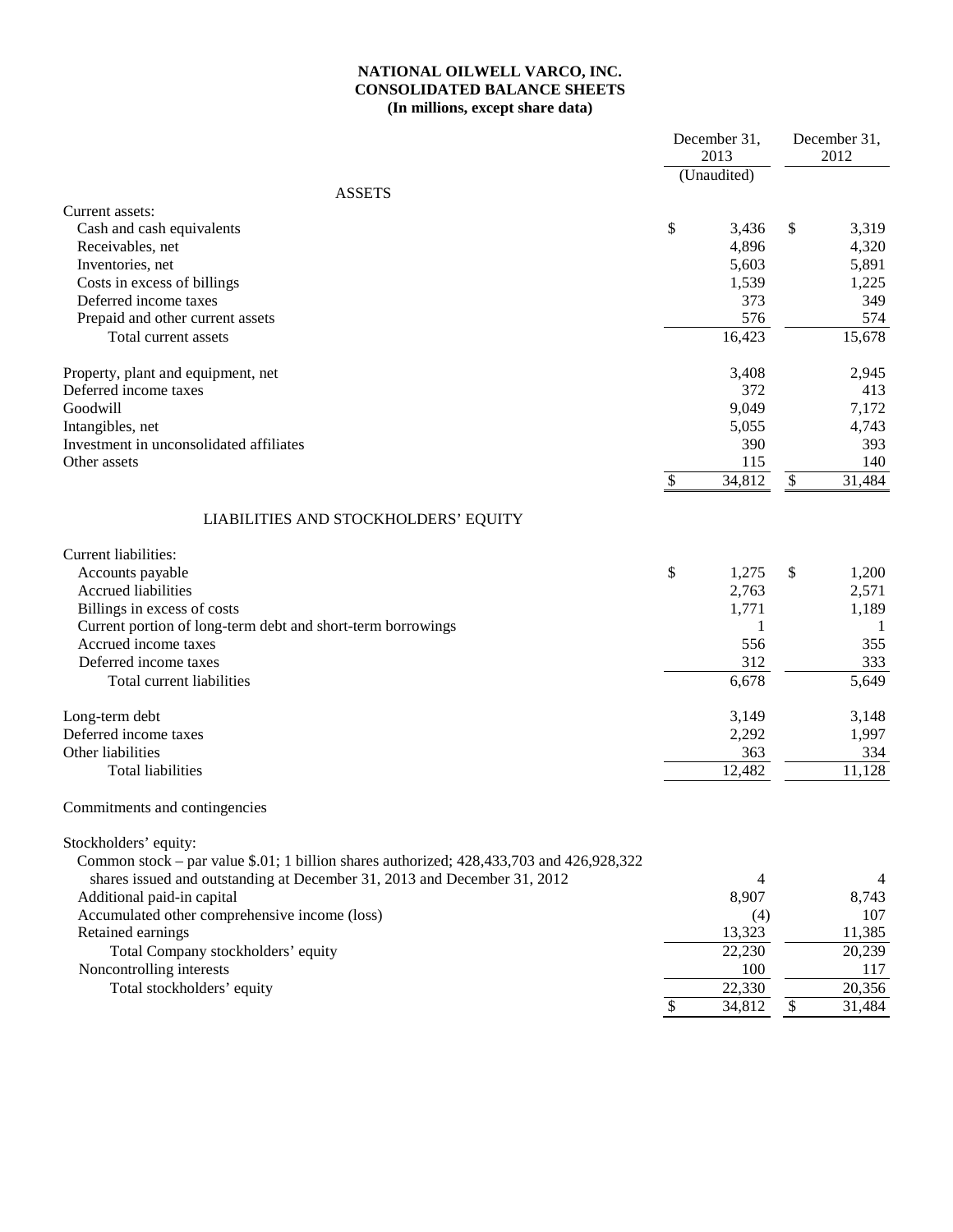#### **NATIONAL OILWELL VARCO, INC. CONSOLIDATED STATEMENTS OF INCOME (Unaudited) (In millions, except per share data)**

|                                                            | Three Months Ended |                |               |       |               |                |    | Years Ended |    |              |  |  |
|------------------------------------------------------------|--------------------|----------------|---------------|-------|---------------|----------------|----|-------------|----|--------------|--|--|
|                                                            | December 31,       |                |               |       |               | September 30,  |    |             |    | December 31, |  |  |
|                                                            |                    | 2013           |               | 2012  |               | 2013           |    | 2013        |    | 2012         |  |  |
| Revenue:                                                   |                    |                |               |       |               |                |    |             |    |              |  |  |
| Rig Technology                                             | \$                 | 3,310          | \$            | 2,896 | \$            | 2,843          | \$ | 11,614      | \$ | 10,107       |  |  |
| Petroleum Services & Supplies                              |                    | 1,925          |               | 1,770 |               | 1,809          |    | 7,184       |    | 6,967        |  |  |
| Distribution & Transmission                                |                    | 1,253          |               | 1,268 |               | 1,342          |    | 5,117       |    | 3,927        |  |  |
| Eliminations                                               |                    | (316)          |               | (249) |               | (307)          |    | (1,148)     |    | (960)        |  |  |
| Total revenue                                              |                    | 6,172          |               | 5,685 |               | 5,687          |    | 22,767      |    | 20,041       |  |  |
| Gross profit                                               |                    | 1,500          |               | 1,410 |               | 1,355          |    | 5,462       |    | 5,413        |  |  |
| Gross profit %                                             |                    | 24.3%          |               | 24.8% |               | 23.8%          |    | 24.0%       |    | 27.0%        |  |  |
| Selling, general, and administrative                       |                    | 527            |               | 456   |               | 502            |    | 1,994       |    | 1,725        |  |  |
| Other costs                                                |                    | 16             |               | 51    |               | (92)           |    | 54          |    | 143          |  |  |
| Operating profit                                           |                    | 957            |               | 903   |               | 945            |    | 3,414       |    | 3,545        |  |  |
| Interest and financial costs                               |                    | (27)           |               | (21)  |               | (26)           |    | (111)       |    | (48)         |  |  |
| Interest income                                            |                    | $\overline{4}$ |               | 2     |               | $\overline{c}$ |    | 12          |    | 10           |  |  |
| Equity income in unconsolidated affiliates                 |                    | 16             |               | 15    |               | 13             |    | 63          |    | 58           |  |  |
| Other income (expense), net                                |                    | (17)           |               | (28)  |               | (15)           |    | (32)        |    | (60)         |  |  |
| Income before income taxes                                 |                    | 933            |               | 871   |               | 919            |    | 3,346       |    | 3,505        |  |  |
| Provision for income taxes                                 |                    | 272            |               | 203   |               | 283            |    | 1,018       |    | 1,022        |  |  |
| Net income                                                 |                    | 661            |               | 668   |               | 636            |    | 2,328       |    | 2,483        |  |  |
| Net income (loss) attributable to noncontrolling interests |                    | 3              |               |       |               |                |    |             |    | (8)          |  |  |
| Net income attributable to Company                         | $\mathcal{S}$      | 658            | S.            | 668   | $\mathcal{S}$ | 636            |    | 2,327       | \$ | 2,491        |  |  |
| Net income attributable to Company per share:              |                    |                |               |       |               |                |    |             |    |              |  |  |
| Basic                                                      | \$                 | 1.54           | \$            | 1.57  | \$            | 1.49           | \$ | 5.46        | \$ | 5.86         |  |  |
| Diluted                                                    | \$                 | 1.53           | $\mathcal{L}$ | 1.56  | \$            | 1.49           | \$ | 5.44        | \$ | 5.83         |  |  |
| Weighted average shares outstanding:                       |                    |                |               |       |               |                |    |             |    |              |  |  |
| Basic                                                      |                    | 427            |               | 426   |               | 426            |    | 426         |    | 425          |  |  |
| Diluted                                                    |                    | 429            |               | 428   |               | 428            |    | 428         |    | 427          |  |  |
|                                                            |                    |                |               |       |               |                |    |             |    |              |  |  |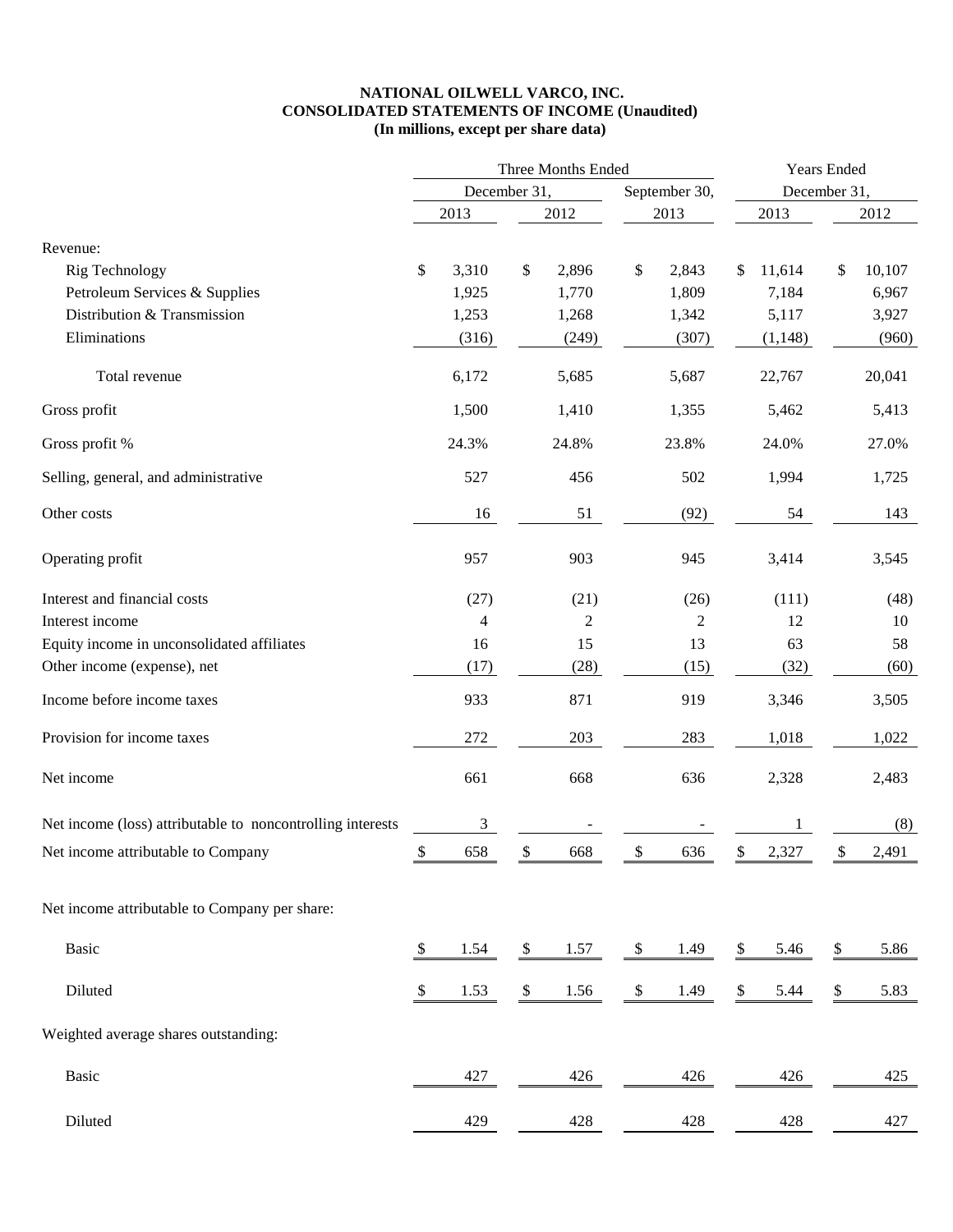#### **NATIONAL OILWELL VARCO, INC. OPERATING PROFIT – AS ADJUSTED SUPPLEMENTAL SCHEDULE (Unaudited) (In millions)**

|                                                  |                           |              | Three Months Ended        | Years Ended |                           |       |                           |              |                           |        |  |
|--------------------------------------------------|---------------------------|--------------|---------------------------|-------------|---------------------------|-------|---------------------------|--------------|---------------------------|--------|--|
|                                                  |                           | December 31, |                           |             | September 30,             |       |                           | December 31, |                           |        |  |
|                                                  |                           | 2013         |                           | 2012        | 2013                      |       |                           | 2013         | 2012                      |        |  |
| Revenue:                                         |                           |              |                           |             |                           |       |                           |              |                           |        |  |
| Rig Technology                                   | \$                        | 3,310        | \$                        | 2,896       | \$                        | 2,843 | \$                        | 11,614       | $\mathbb{S}$              | 10,107 |  |
| Petroleum Services & Supplies                    |                           | 1,925        |                           | 1,770       |                           | 1,809 |                           | 7,184        |                           | 6,967  |  |
| Distribution & Transmission                      |                           | 1,253        |                           | 1,268       |                           | 1,342 |                           | 5,117        |                           | 3,927  |  |
| Eliminations                                     |                           | (316)        |                           | (249)       |                           | (307) |                           | (1, 148)     |                           | (960)  |  |
| Total revenue                                    | $\boldsymbol{\mathsf{S}}$ | 6,172        | $\mathbb{S}$              | 5,685       | $\boldsymbol{\mathsf{S}}$ | 5,687 | $\boldsymbol{\mathsf{S}}$ | 22,767       | $\boldsymbol{\mathsf{S}}$ | 20,041 |  |
| Operating profit:                                |                           |              |                           |             |                           |       |                           |              |                           |        |  |
| Rig Technology                                   | \$                        | 697          | \$                        | 648         | \$                        | 606   | $\$$                      | 2,447        | \$                        | 2,380  |  |
| Petroleum Services & Supplies                    |                           | 366          |                           | 355         |                           | 324   |                           | 1,305        |                           | 1,519  |  |
| Distribution & Transmission                      |                           | 60           |                           | 78          |                           | 78    |                           | 274          |                           | 253    |  |
| Unallocated expenses and eliminations            |                           | (150)        |                           | (127)       |                           | (155) |                           | (558)        |                           | (464)  |  |
| Total operating profit (before other costs) \$   |                           | 973          | $\boldsymbol{\mathsf{S}}$ | 954         | $\boldsymbol{\mathsf{S}}$ | 853   | $\$\,$                    | 3,468        | $\sqrt[6]{\frac{1}{2}}$   | 3,688  |  |
| Operating profit %:                              |                           |              |                           |             |                           |       |                           |              |                           |        |  |
| Rig Technology                                   |                           | 21.1%        |                           | 22.4%       |                           | 21.3% |                           | 21.1%        |                           | 23.5%  |  |
| Petroleum Services & Supplies                    |                           | 19.0%        |                           | 20.1%       |                           | 17.9% |                           | 18.2%        |                           | 21.8%  |  |
| Distribution & Transmission                      |                           | 4.8%         |                           | 6.2%        |                           | 5.8%  |                           | 5.4%         |                           | 6.4%   |  |
| Other unallocated                                |                           |              |                           |             |                           |       |                           |              |                           |        |  |
| Total operating profit % (before other<br>costs) |                           | 15.8%        |                           | 16.8%       |                           | 15.0% |                           | 15.2%        |                           | 18.4%  |  |